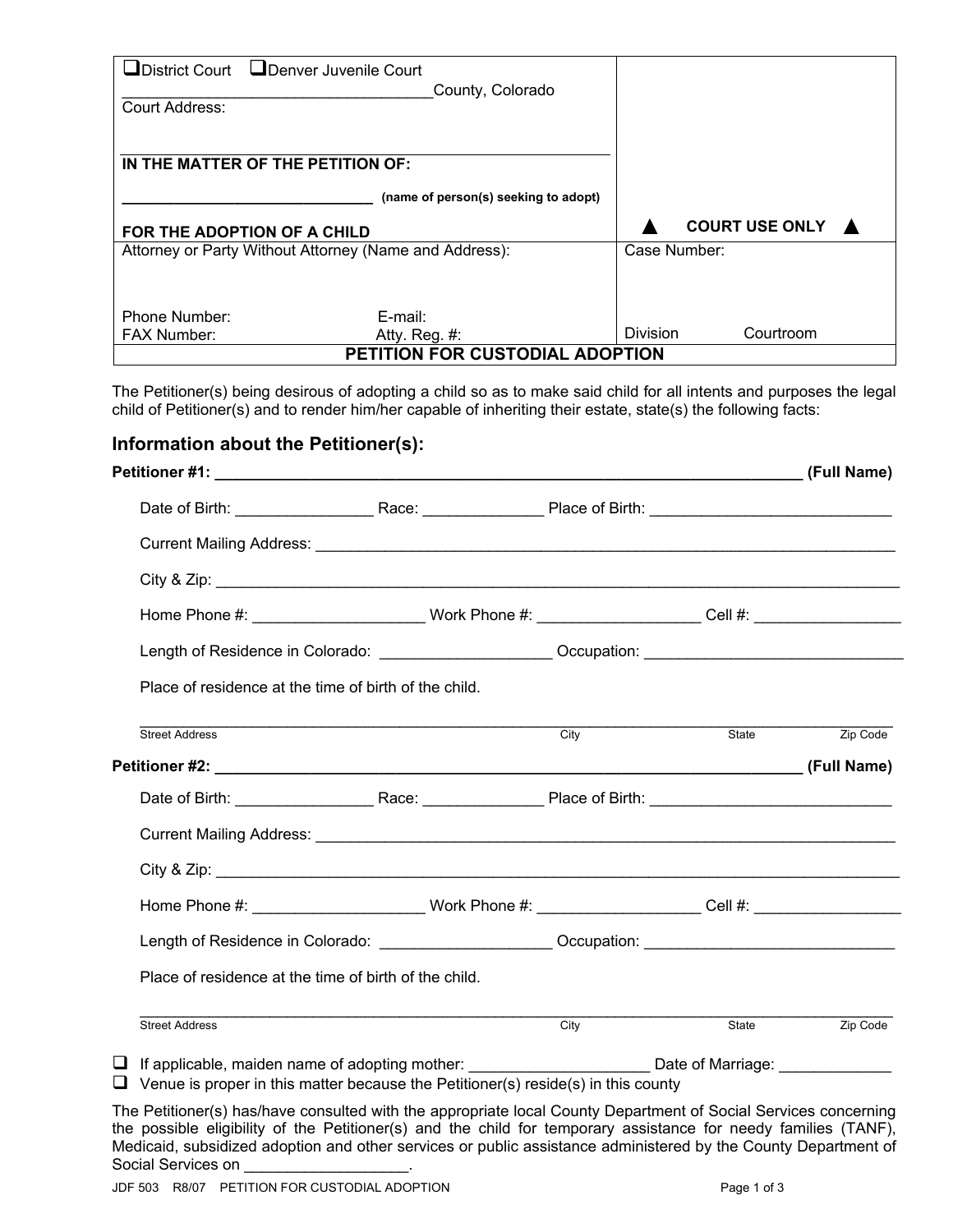- The Petitioner(s) has/have attached as "Attachment A" a current fingerprint-based criminal history records check as required by §19-5-207(2.5)(a)(I)-(IV), C.R.S.
- $\Box$  The Petitioner(s) has/have attached as "Attachment B" the TRAILS background check as required by §19-5-207, C.R.S.

If the Petitioners has/have been convicted of a felony or misdemeanor in any of the following areas, please check the appropriate box and identify for the Court the date of the conviction and if it was a felony or misdemeanor.

- □ child abuse or neglect on \_\_\_\_\_\_\_\_\_\_\_\_\_\_\_\_\_\_\_\_\_\_\_(date). □Felony□Misdemeanor
- □ spousal abuse on \_\_\_\_\_\_\_\_\_\_\_\_\_\_\_\_\_\_\_\_\_\_(date). □Felony□Misdemeanor
- $\Box$  any crime against a child on \_\_\_\_\_\_\_\_\_\_\_\_\_\_\_\_\_\_\_\_\_\_\_(date).  $\Box$  Felony $\Box$ Misdemeanor
- $\Box$  any crime, the underlying factual basis of which has been found by the Court to include an act of domestic violence on \_\_\_\_\_\_\_\_\_\_\_\_\_\_\_\_\_\_\_\_\_\_\_\_\_\_(date). QFelonyQMisdemeanor
- □ violation of a Protection/Restraining Order on \_\_\_\_\_\_\_\_\_\_\_\_\_\_\_\_\_\_\_\_\_\_(date). □Felony□Misdemeanor
- any crime involving violence, rape, sexual assault, or homicide on \_\_\_\_\_\_\_\_\_\_\_\_\_\_\_\_\_\_\_\_\_\_ (date). **□FelonyO**Misdemeanor
- $\Box$  any felony involving physical assault or battery on  $\Box$  any felony involving physical assault or battery on  $\Box$ Felony $\Box$ Misdemeanor
- $\Box$  any felony drug-related conviction within the past five years, at a minimum on  $\Box$ **□FelonyO**Misdemeanor

Identify all children of the Petitioner(s) (both natural and adopted and both living and deceased).

| <b>Full Name of Child</b> | <b>Full Name of Child</b> |  |
|---------------------------|---------------------------|--|
|                           |                           |  |
|                           |                           |  |
|                           |                           |  |
|                           |                           |  |

**Facts concerning the child to be adopted.** (Do not fill in if placement is by an agency or Department of Social Services.)

Full Name: \_\_\_\_\_\_\_\_\_\_\_\_\_\_\_\_\_\_\_\_\_\_\_\_\_\_\_\_\_\_\_\_\_\_\_\_\_\_\_\_\_\_\_ Date of Birth: \_\_\_\_\_\_\_\_\_\_\_\_\_\_\_\_\_\_\_\_\_

Place of Birth: <br>
Relationship of child to Petitioner(s), if any  $\blacksquare$ 

Place of Residence:  $\Box$ 

The child  $\Box$  is  $\Box$  is not a member or eligible to be a member of an Indian tribe as defined by the Indian Welfare Act. If applicable, name of tribe

 $\Box$  Notice of this Petition has been provided to the parent or Indian custodian of the child and to the tribal agent of the tribe, as required by §19-1-126(1)(c), C.R.S.

 $\Box$  Reasonable efforts have been made to send notice to the identified persons as follows:

Attach the postal receipts to this petition, indicating that notice was properly sent. If the postal receipts have not been returned at the time of filing, the postal receipts or copies shall be filed with the Court within ten days of the filing of this petition.

 $\_$  ,  $\_$  ,  $\_$  ,  $\_$  ,  $\_$  ,  $\_$  ,  $\_$  ,  $\_$  ,  $\_$  ,  $\_$  ,  $\_$  ,  $\_$  ,  $\_$  ,  $\_$  ,  $\_$  ,  $\_$  ,  $\_$  ,  $\_$  ,  $\_$  ,  $\_$  ,  $\_$  ,  $\_$  ,  $\_$  ,  $\_$  ,  $\_$  ,  $\_$  ,  $\_$  ,  $\_$  ,  $\_$  ,  $\_$  ,  $\_$  ,  $\_$  ,  $\_$  ,  $\_$  ,  $\_$  ,  $\_$  ,  $\_$  ,  $\_$  ,  $\_$  ,  $\_$  ,  $\_$  ,  $\_$  ,  $\_$  ,  $\_$  ,  $\_$  ,  $\_$  ,  $\_$  ,  $\_$  ,  $\_$  ,  $\_$  ,  $\_$  ,  $\_$  ,  $\_$  ,  $\_$  ,  $\_$  ,  $\_$  ,  $\_$  ,  $\_$  ,  $\_$  ,  $\_$  ,  $\_$  ,  $\_$  ,  $\_$  ,  $\_$  ,  $\_$  ,  $\_$  ,  $\_$  ,  $\_$  ,  $\_$  ,  $\_$  ,  $\_$  ,  $\_$  ,  $\_$  ,  $\_$  ,

 $\Box$  If applicable, inquiries have been made by the County Department of Social Services or child placement agency to determine whether the child is an Indian child as follows:

 $\mathcal{L}_\text{G} = \{ \mathcal{L}_\text{G} = \{ \mathcal{L}_\text{G} = \{ \mathcal{L}_\text{G} = \{ \mathcal{L}_\text{G} = \{ \mathcal{L}_\text{G} = \{ \mathcal{L}_\text{G} = \{ \mathcal{L}_\text{G} = \{ \mathcal{L}_\text{G} = \{ \mathcal{L}_\text{G} = \{ \mathcal{L}_\text{G} = \{ \mathcal{L}_\text{G} = \{ \mathcal{L}_\text{G} = \{ \mathcal{L}_\text{G} = \{ \mathcal{L}_\text{G} = \{ \mathcal{L}_\text{G$  $\mathcal{L}_\text{G} = \{ \mathcal{L}_\text{G} = \{ \mathcal{L}_\text{G} = \{ \mathcal{L}_\text{G} = \{ \mathcal{L}_\text{G} = \{ \mathcal{L}_\text{G} = \{ \mathcal{L}_\text{G} = \{ \mathcal{L}_\text{G} = \{ \mathcal{L}_\text{G} = \{ \mathcal{L}_\text{G} = \{ \mathcal{L}_\text{G} = \{ \mathcal{L}_\text{G} = \{ \mathcal{L}_\text{G} = \{ \mathcal{L}_\text{G} = \{ \mathcal{L}_\text{G} = \{ \mathcal{L}_\text{G$